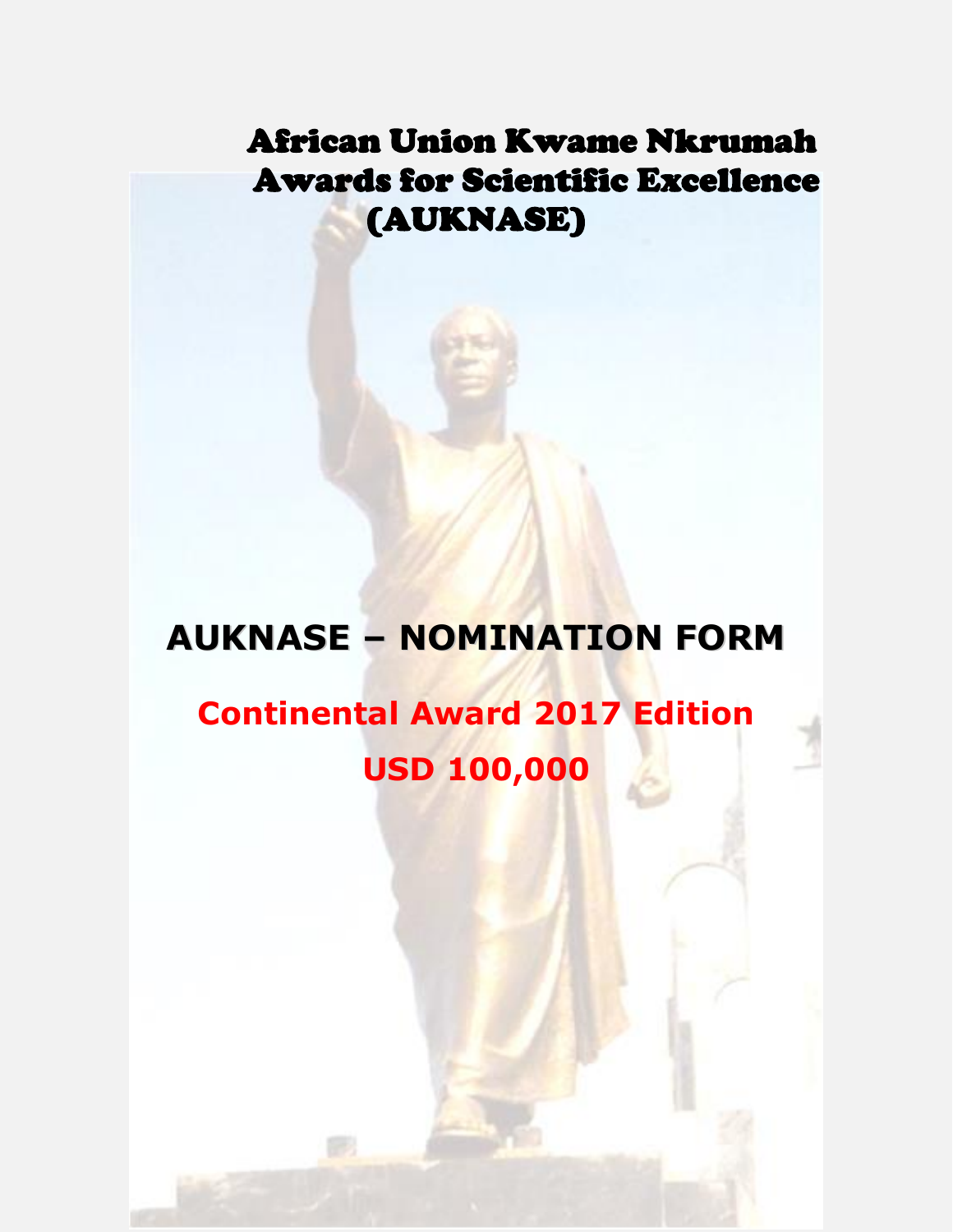## **INTRODUCTION**

The Commission of the African Union is committed to support the use and development of science in Africa and has, since 2008 been running the **African Union Kwame Nkrumah Awards for Scientific Excellence (AUKNASE)**. These awards are in memory of the Great Pan-Africanist and First President of the Republic of Ghana, Dr. Kwame Nkrumah, a firm believer in African liberation and unity! A man who pursued a revolutionary pan-African policy, with a strong vision extending beyond national boundaries, for the creation of a new Africa, "a federal union of African states". He is among the key founding fathers of the then Organization of African Unity in 1963, an important pan-Africanist organization, which later become the African Union in 2002. Today the "dream and determination" of Dr. Kwame Nkrumah inspires Africa in all facets of development.

The AUKNASE programme is implemented *at national level for young researchers*, *regional level for women scientists* and *continental level open to all scientists*. The Continental level is the highest level of the programme. The objective is to give out scientific awards to top African scientists for their scientific achievements and valuable discoveries and findings.

*This form is to be used to nominate suitably qualified candidates for the Continental Awards for the 2017 Edition. Please read the "Rules and Procedures carefully before nominating a candidate.*

| This nomination is for AUKNASE for<br>Please tick appropriate BOX |  |
|-------------------------------------------------------------------|--|
| <b>CONTINENTAL AWARD</b>                                          |  |
| This nomination is for AUKNASE for SECTOR                         |  |
| <b>Please tick appropriate Sector</b>                             |  |
| Life and Earth Sciences and Innovation                            |  |
| Basic Science, Technology and Innovation                          |  |

#### 3. **Nominees Personal Information**

| Family Name:            |           |                          |
|-------------------------|-----------|--------------------------|
| <b>First Name:</b>      |           |                          |
| Middle Name:            |           |                          |
| <b>Birth Date/Place</b> |           |                          |
| Nationality:            | (current) | (at birth, if different) |
| Occupation:             |           |                          |
| Address:                |           |                          |
| Phone:                  |           |                          |
| Mobile Phone:           |           |                          |
| Email:                  |           |                          |
| Alternate email         |           |                          |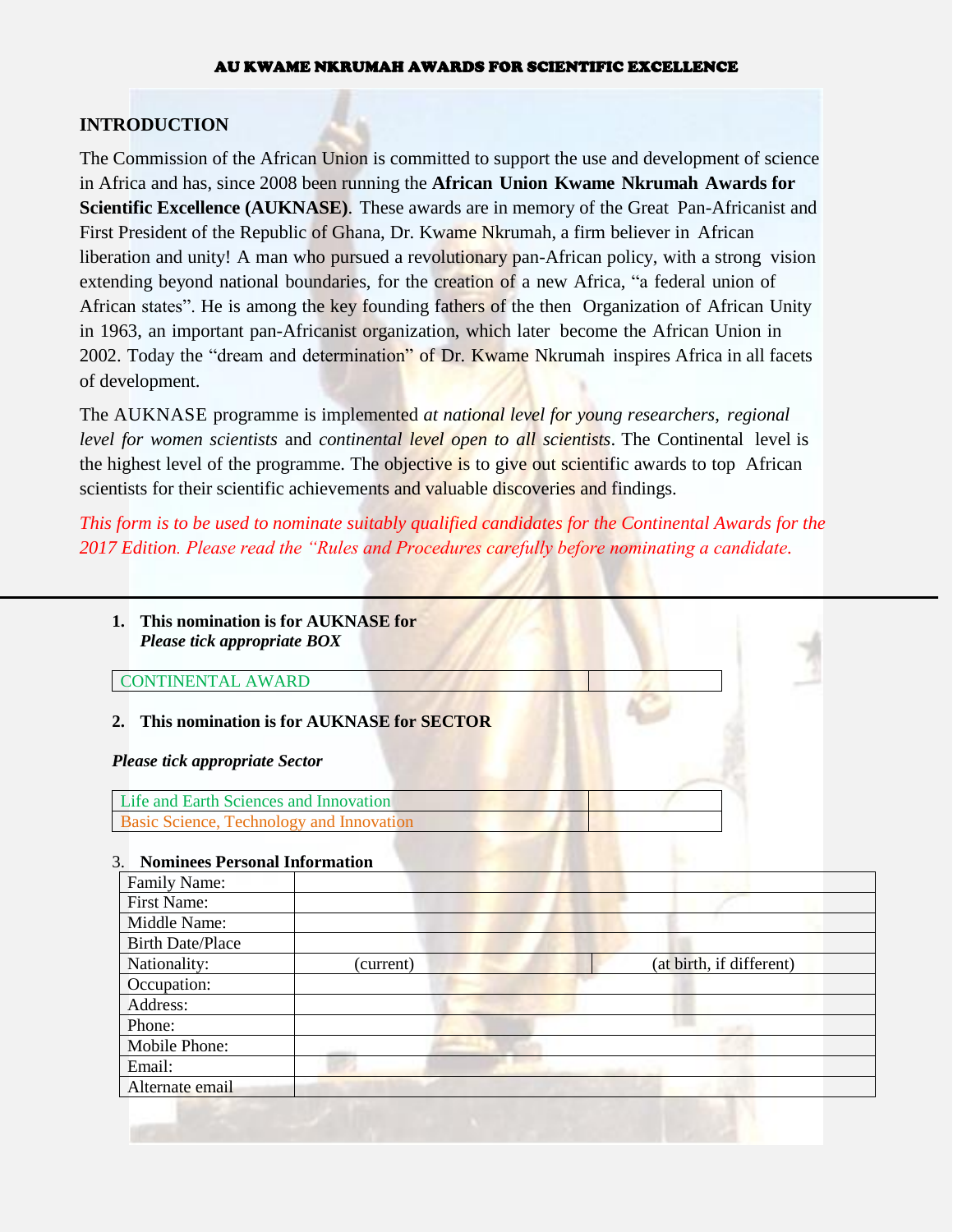## *4.* **Nominator's Information***<sup>1</sup>*

| Full name (last name)           |  |
|---------------------------------|--|
| Position:                       |  |
| <b>Institution and Address:</b> |  |
| Phone:                          |  |
| Mobile Phone:                   |  |
| Email:                          |  |
| Alternate email                 |  |

#### 5. **Academic background of Nominee**

| Degree obtained | <b>Training Period</b> | Institution |
|-----------------|------------------------|-------------|
|                 |                        |             |
|                 |                        |             |
|                 |                        |             |

#### *6.* **Employment background of Nominee**

| <b>Position</b> | Period | Institution |
|-----------------|--------|-------------|
|                 |        |             |
|                 |        |             |
|                 |        |             |
|                 |        |             |
|                 |        |             |

#### *7.* **Academic achievements and publications**

|                      | <b>Journals</b><br><b>Publications</b> | As senior<br>author | Give full citation of up to five of the top ones |
|----------------------|----------------------------------------|---------------------|--------------------------------------------------|
| Publications*        |                                        |                     |                                                  |
| <b>Books</b>         |                                        |                     |                                                  |
| <b>Book chapters</b> |                                        |                     |                                                  |
| <b>Patents</b>       |                                        |                     |                                                  |
| Other:               |                                        |                     |                                                  |

Please provide H-index for the nominee (must provide any two from the three categories below)

| Web-of-Science |  |
|----------------|--|
| Scopus         |  |
| GoogleScholar  |  |

 $\overline{a}$ 

<sup>&</sup>lt;sup>1</sup> Nominations may be received from: (i) individuals who may be senior individuals of the same or higher rank than the nominee; or (ii) Heads of institutions who may have their own formalized procedure for nomination, chairpersons of committees who review the achievements of scientists in their institutions;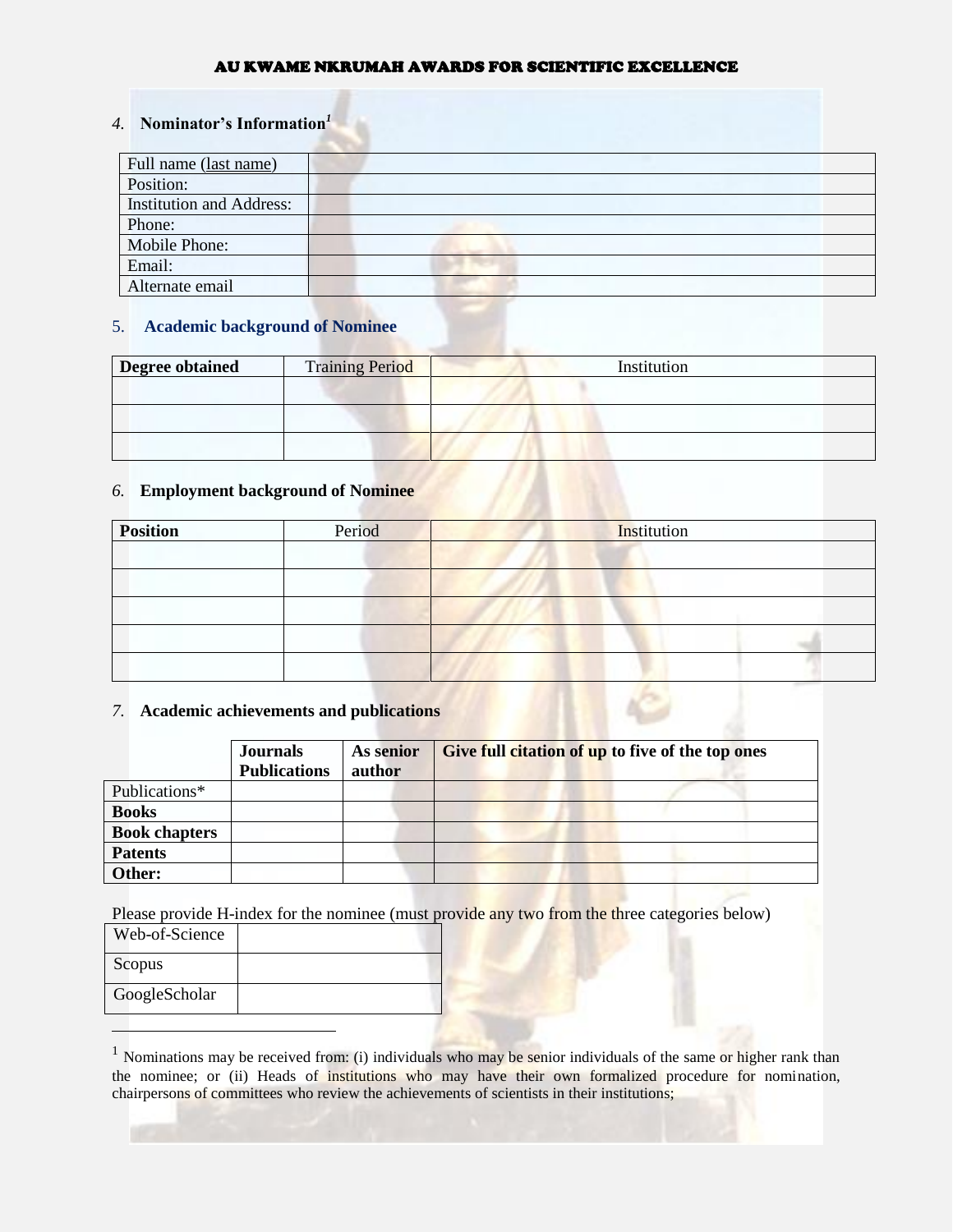Please provide a complete and detailed description of the work of the nominee for which s/he is nominated for the award. Please note that the home base of the nominee should be an institution in Africa. How is the work important, relevant, high quality? and what is the role played by the nominee? What is the impact so far and what further impact is expected in the future? Has s/he trained and mentored others?, if so, give details with numbers. What is his/her record in fund mobilization, institution building? The focus should be on the quality of the work and not necessarily the number of publications. The nominator should provide a narrative presentation (up to five pages) of the importance, relevance, quality and impact of the work. A full CV as well as 5-10 copies of best publications are to be submitted together with the nomination form.



#### *Please attach a full CV with complete list of publications Please attach 5-10 selected publications*

**Honors and Recognition** *(Please list any honors and recognitions received by the nominee)* **List Academy that Nominee is a Fellow of and year of election, like wise any prizes and awards**

| <b>Academy</b> | Year | Institution |  |
|----------------|------|-------------|--|
|                |      |             |  |
|                |      |             |  |
| Prize/Award    |      |             |  |
|                |      |             |  |

#### **8. - REFERENCES**

|              | Referee 1 | Referee 2 | Referee 3 |  |
|--------------|-----------|-----------|-----------|--|
| Occupation   |           |           |           |  |
| Name         |           |           |           |  |
| Address      |           |           |           |  |
| Phone        |           |           |           |  |
| Mobile Phone |           |           |           |  |
| Email        |           |           |           |  |

| $\sim$<br>----------------------------------- | ---------------------------------<br>zacc. |
|-----------------------------------------------|--------------------------------------------|
|                                               |                                            |